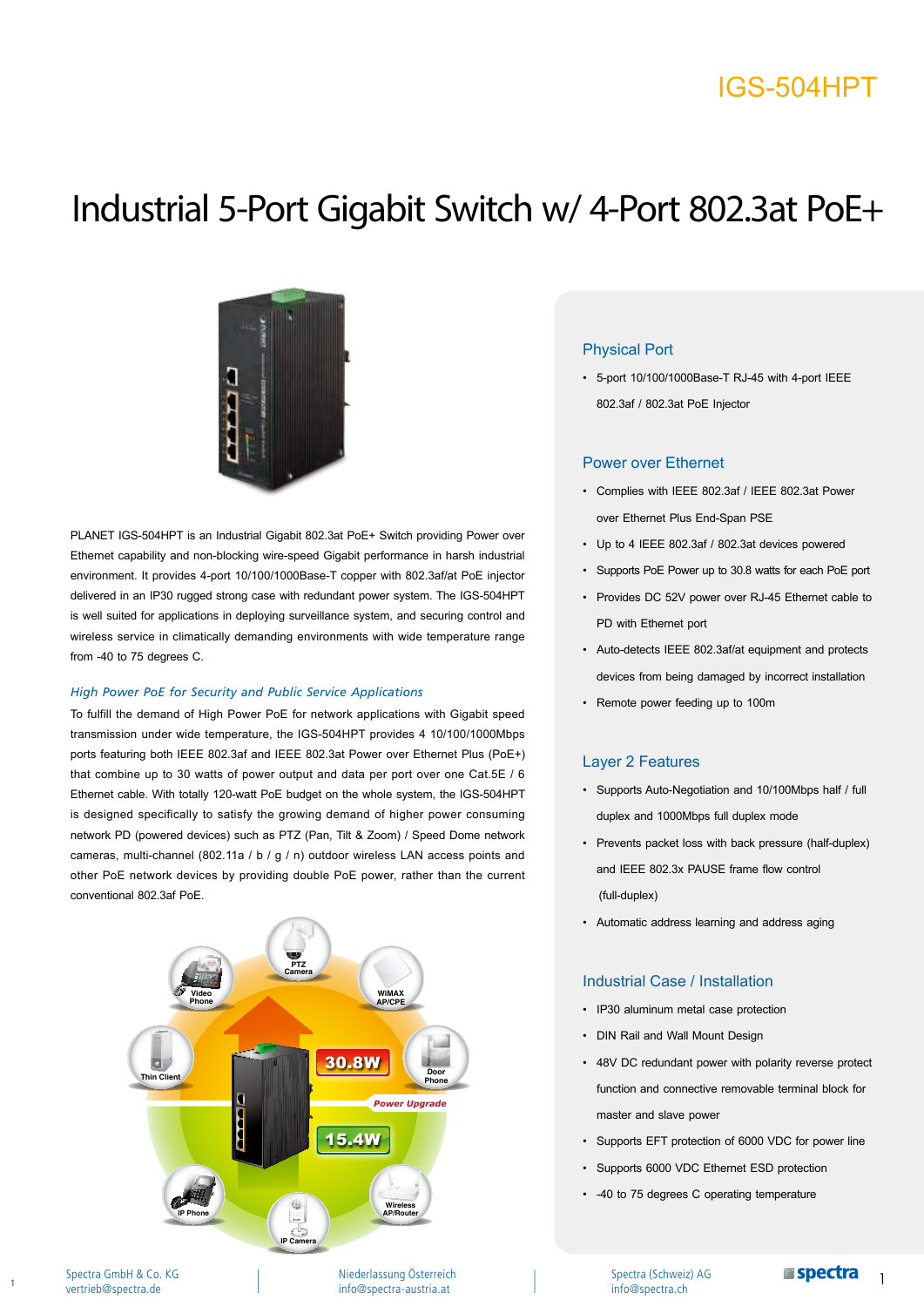### IGS-504HPT

#### *Intelligent LED Indicator for Real-time PoE Usage*

The IGS-504HPT helps users to monitor the current status of PoE power usage easily and efficiently by its advanced LED indication. Called "PoE Power Usage", the front panel of the Industrial Gigabit PoE+ Switch has four orange LEDs indicating 30W, 60W, 90W and 120W of power usage.



#### *Convenient and Reliable Power System*

To facilitate the 802.3at High Power PoE usage with the commonly used 48V DC power input in transportation and industrial-level applications, the IGS-504HPT adopts 48V DC to 52V DC power boost technology to solve power source issue which is not required for special power supplies to achieve the level of High Power PoE+ output. To enhance the operation reliability and flexibility, the IGS-504HPT is equipped with two DC power input connectors for redundant power supply installation.

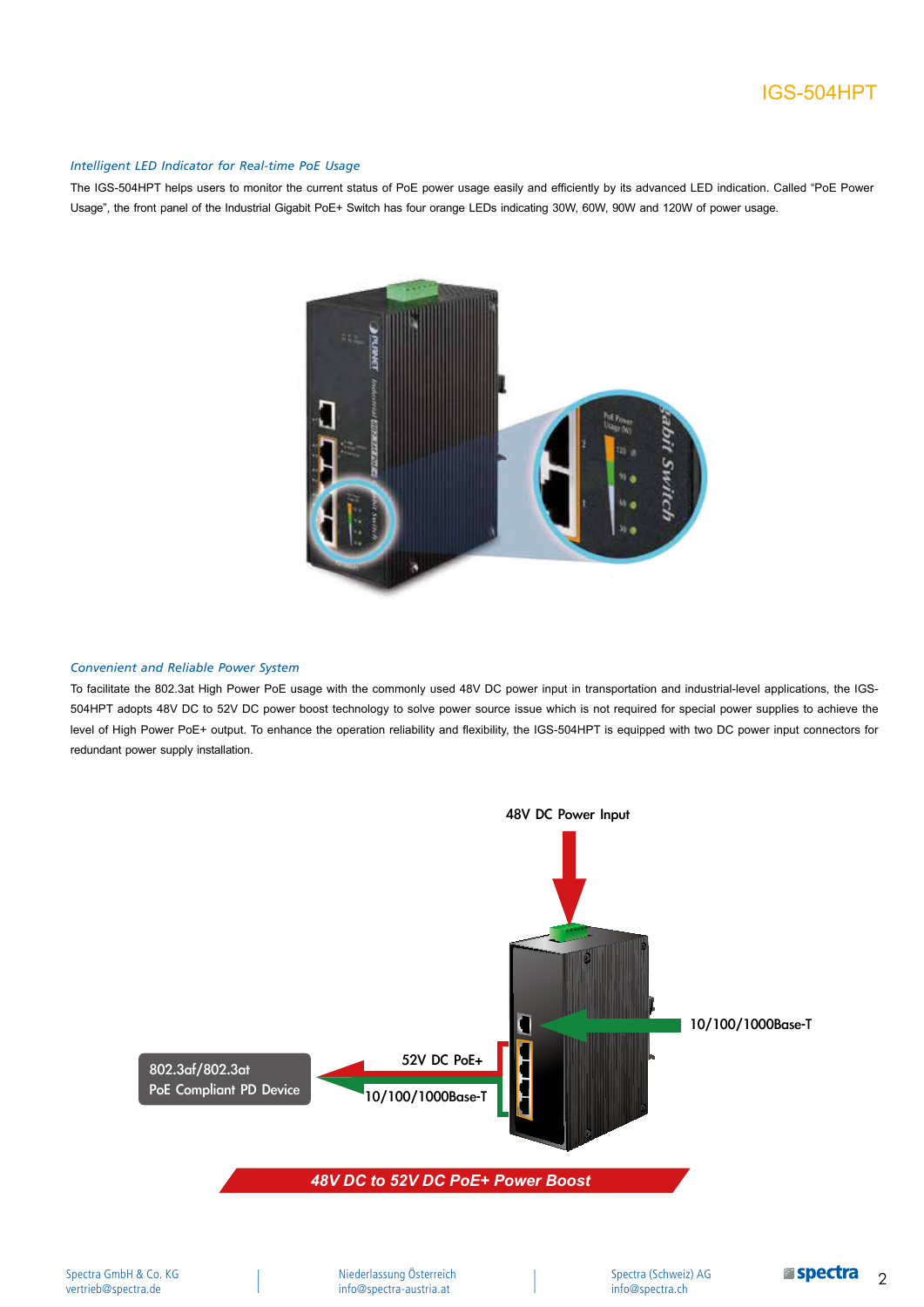#### *High Power Budget for PoE Extension*

With 30-watt PoE output capability, the IGS-504HPT can extend much longer distance by using PLANET PoE Extender for powering up the IEEE 802.3af PoE PD devices which can be installed over more than 100 meters away. By daisy-chaining multiple PLANET PoE Extenders, it offers the great flexibility of doubling, tripling or quadrupling the distance of PoE network.



#### *Environmentally Hardened Design*

The IGS-504HPT is equipped with the rugged IP30 metal case for easy deployment in heavy Industrial demanding environments. With IP30 industrial case protection, the IGS-504HPT provides a high level of immunity against electromagnetic interference and heavy electrical surges which are usually found on plant floors or in curb side traffic control cabinets. Being able to operate under the temperature range from -40 to 75 degrees C, the IGS-504HPT can be placed in almost any difficult environment. The IGS-504HPT also allows either DIN rail or wall mounting for efficient use of cabinet space.

Spectra (Schweiz) AG info@spectra.ch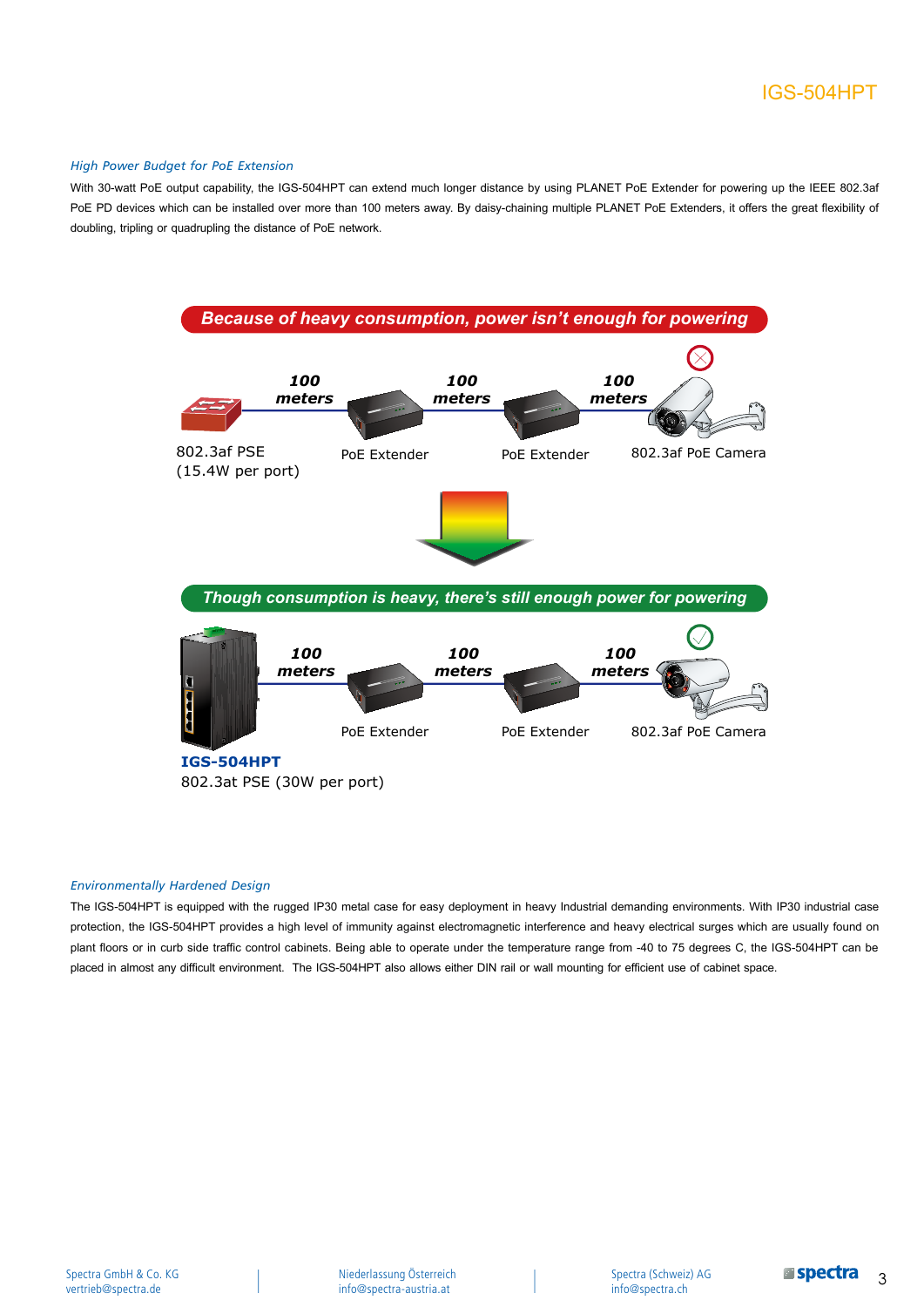### Application

#### *High Power IP Surveillance and Wireless LAN Service in Hardened Environment*

The IGS-504HPT Industrial PoE+ Switch offers full port Gigabit speed. It provides very high reliability and security features to make sure the continuous operation in harsh environments such as control cabinet of transportation, factory, outdoor and places where extreme low or high temperatures can be experienced. Having the capability of IEEE 802.3at Power over Ethernet standard, the IGS-504HPT can directly connect with any IEEE 802.3at end-nodes like PTZ (Pan, Tilt & Zoom) network cameras, PTZ Speed Dome cameras, color touch-screen Voice over IP (VoIP) telephones, and multi-channel wireless LAN access points. Besides the wired Internet network, the wireless LAN would be more efficient for the transportation station to provide high-speed and wide area Internet services for travelers. By adopting PoE Wireless LAN structure, the transportation authority gains benefits from less cost while providing better Internet services in wider areas for the travelers.

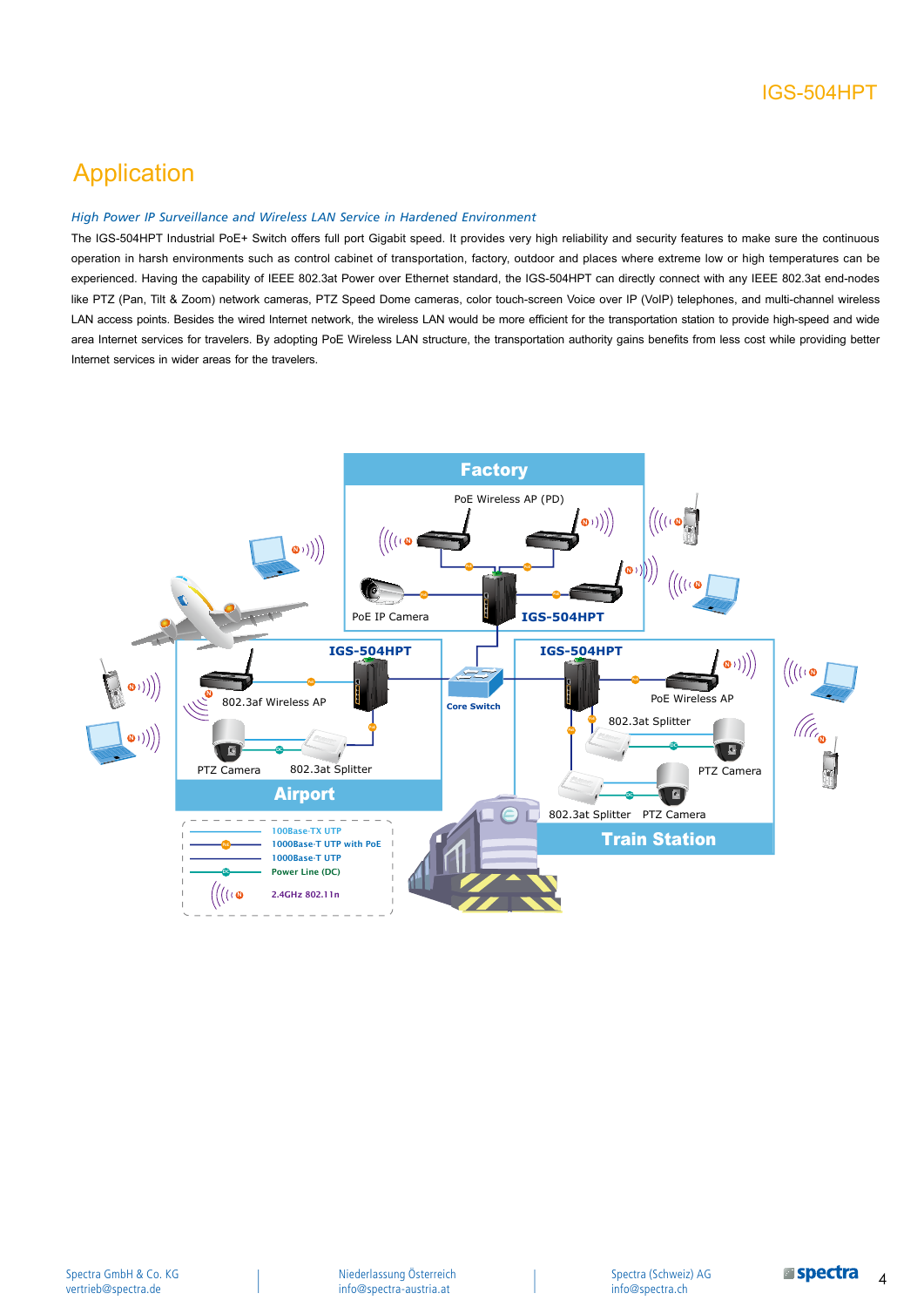# **Specifications**

vertrieb@spectra.de

| Model                                        | IGS-504HPT                                                                                                                                                                                                                                                                                                                                                           |                                         |                      |
|----------------------------------------------|----------------------------------------------------------------------------------------------------------------------------------------------------------------------------------------------------------------------------------------------------------------------------------------------------------------------------------------------------------------------|-----------------------------------------|----------------------|
| <b>Hardware</b>                              |                                                                                                                                                                                                                                                                                                                                                                      |                                         |                      |
| <b>Copper Ports</b>                          | 5 x 10/100/1000Base-T RJ-45 TP<br>Auto-MDI/MDI-X, Auto-Negotiation                                                                                                                                                                                                                                                                                                   |                                         |                      |
| Connector                                    | Removable 6-pin terminal block<br>Pin 1/2 for Power 1; Pin 3/4 for fault alarm; Pin 5/6 for Power 2                                                                                                                                                                                                                                                                  |                                         |                      |
| Alarm                                        | Provides one relay output for power failure<br>Alarm Relay current carry ability: 1A @ DC 24V                                                                                                                                                                                                                                                                        |                                         |                      |
| LED                                          | 3 x LED for System and Power:<br>Green: DC Power 1<br>Green: DC Power 2<br>Green: Power Fault<br>2 x LED for Per Copper Port (Port-1~Port-4):<br>Green: 1000 LNK/ACT, Orange: 100 LNK/ACT<br>Orange: PoE In-use<br>1 x LED for Per Copper Port (Port-5)<br>Green: 1000 LNK/ACT, Orange:100 LNK/ACT<br>4 x LED for PoE Power Usage (W)<br>Orange: 30, 60, 90 and 120W |                                         |                      |
| <b>ESD Protection</b>                        | 6KV DC                                                                                                                                                                                                                                                                                                                                                               |                                         |                      |
| <b>EFT Protection</b>                        | 6KV DC                                                                                                                                                                                                                                                                                                                                                               |                                         |                      |
| Enclosure                                    | IP30 aluminum metal case                                                                                                                                                                                                                                                                                                                                             |                                         |                      |
| Installation                                 | DIN rail kit and wall mount ear                                                                                                                                                                                                                                                                                                                                      |                                         |                      |
| Dimensions (W x D x H)                       | 152 x 107x 72 mm                                                                                                                                                                                                                                                                                                                                                     |                                         |                      |
| Weight                                       | 1478g                                                                                                                                                                                                                                                                                                                                                                |                                         |                      |
| <b>Power Requirements</b>                    | 48V DC, 5A max.<br>Redundant power with polarity reverse protection function                                                                                                                                                                                                                                                                                         |                                         |                      |
| Power Consumption / Dissipation              | 14.1 watts / 48 BUT (Full loading without PoE function)<br>134.1 watts / 457 BTU (Full loading with PoE function)                                                                                                                                                                                                                                                    |                                         |                      |
| <b>Power over Ethernet</b>                   |                                                                                                                                                                                                                                                                                                                                                                      |                                         |                      |
| PoE Standard                                 | IEEE 802.3af / IEEE 802.3at Power over Ethernet / PSE                                                                                                                                                                                                                                                                                                                |                                         |                      |
| PoE Power Supply Type                        | End-Span                                                                                                                                                                                                                                                                                                                                                             |                                         |                      |
| Power Pin Assignment                         | $1/2(+)$ , $3/6(-)$                                                                                                                                                                                                                                                                                                                                                  |                                         |                      |
| PoE Power Output                             | Per port 52V DC, 275mA. Max. 15.4 watts (IEEE 802.3af)<br>Per port 52V DC, 535mA. Max. 30 watts (IEEE 802.3at)                                                                                                                                                                                                                                                       |                                         |                      |
| Max, number of Class 4 PD                    | 4                                                                                                                                                                                                                                                                                                                                                                    |                                         |                      |
| <b>Switch Specification</b>                  |                                                                                                                                                                                                                                                                                                                                                                      |                                         |                      |
| <b>Switch Processing Scheme</b>              | Store-and-Forward                                                                                                                                                                                                                                                                                                                                                    |                                         |                      |
| <b>Address Table</b>                         | 1K entries                                                                                                                                                                                                                                                                                                                                                           |                                         |                      |
| <b>Flow Control</b>                          | Back pressure for half duplex<br>IEEE 802.3x Pause Frame for full duplex                                                                                                                                                                                                                                                                                             |                                         |                      |
| Switch fabric                                | 10Gbps                                                                                                                                                                                                                                                                                                                                                               |                                         |                      |
| Throughput (packet per second)               | 7.44Mpps@64bytes                                                                                                                                                                                                                                                                                                                                                     |                                         |                      |
| <b>Maximum Transmit Unit</b>                 | 9216 bytes                                                                                                                                                                                                                                                                                                                                                           |                                         |                      |
| Speed                                        | TP: 10/20Mbps, 100/200Mbps, 2000Mbps                                                                                                                                                                                                                                                                                                                                 |                                         |                      |
| <b>Standards Conformance</b>                 |                                                                                                                                                                                                                                                                                                                                                                      |                                         |                      |
| <b>Standards Compliance</b>                  | IEEE 802.3 Ethernet / 10Base-T<br>IEEE 802.3u Fast Ethernet / 100Base-TX<br>IEEE 802.3ab Gigabit Ethernet / 1000Base-T<br>IEEE 802.3x Full-Duplex Flow Control<br>IEEE 802.3at High Power over Ethernet<br>IEEE 802.3af Power over Ethernet                                                                                                                          |                                         |                      |
| <b>Regulation Compliance</b>                 | FCC Part 15 Class A, CE                                                                                                                                                                                                                                                                                                                                              |                                         |                      |
| <b>Stability Testing</b>                     | IEC60068-2-32(Free fall)<br>IEC60068-2-27(Shock)<br>IEC60068-2-6(Vibration)                                                                                                                                                                                                                                                                                          |                                         |                      |
| Environment                                  |                                                                                                                                                                                                                                                                                                                                                                      |                                         |                      |
| Temperature                                  | Operating: -40~75 degrees C<br>Storage: -40~75 degrees C                                                                                                                                                                                                                                                                                                             |                                         |                      |
| Humidity                                     | Operating: 5~95% (Non-condensing)<br>Storage: 5~95% (Non-condensing)                                                                                                                                                                                                                                                                                                 |                                         |                      |
| Spectra GmbH & Co. KG<br>vertrieb@spectra.de | Niederlassung Österreich<br>info@spectra-austria.at                                                                                                                                                                                                                                                                                                                  | Spectra (Schweiz) AG<br>info@spectra.ch | <b>Espectra</b><br>5 |

info@spectra-austria.at

info@spectra.ch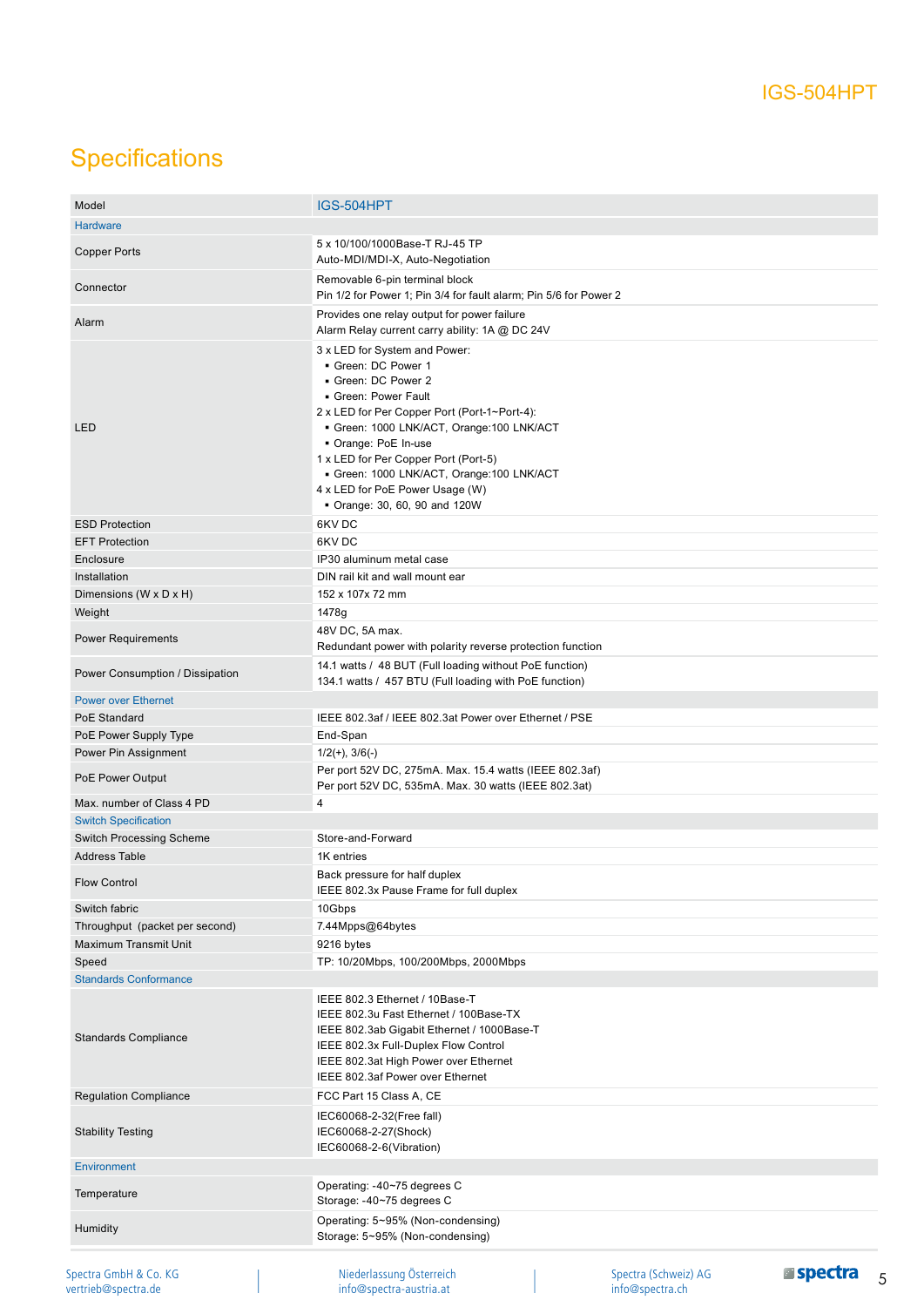### IGS-504HPT

### **Dimensions**





33.38

36.55

30

 $\frac{00}{00}$ 



### Ordering Information

**Art. No. 152484**

60

Industrial 5-Port Gigabit Switch w/ 4-Port 802.3at PoE+

### Related PoE Products

| ICA-2200           | Full HD PoE Box IP Camera                                |
|--------------------|----------------------------------------------------------|
| ICA-2500           | 5 Mega-Pixel PoE Box IP Camera                           |
| ICA-3250V          | Full HD Outdoor IR PoE IP Camera                         |
| <b>ICA-3350V</b>   | 3 Mega-Pixel Vari-Focal Bullet IR IP Camera              |
| <b>ICA-4200V</b>   | Full HD 20M IR Vari-Focal Dome IP Camera                 |
| <b>ICA-5350V</b>   | 3 Mega-Pixel Vandalproof IR IP Camera                    |
| ICA-8350           | 3 Mega-Pixel Vandalproof Fish-eye IP Camera              |
| ICA-HM101          | 2 Mega-Pixel PoE Cube IP Camera                          |
| ICA-HM126          | H.264 Full HD Box IP Camera                              |
| ICA-HM127          | 3 Mega-Pixel H.264 Box IP Camera                         |
| ICA-HM132          | H.264 2 Mega-Pixel 20M IR Vari-Focal Dome IP Camera      |
| ICA-HM136          | H.264 2 Mega-Pixel 20M IR Vandalproof Dome IP Camera     |
| ICA-HM312          | 2 Mega-Pixel 25M IR Outdoor Bullet PoE IP Camera         |
| ICA-HM316          | 2 Mega-Pixel Outdoor IR PoE IP Camera                    |
| ICA-HM351          | 2 Mega-Pixel 35M IR Outdoor Box PoE IP Camera            |
| ICA-HM620          | 2 Mega-Pixel PoE Plus Speed Dome Internet Camera         |
| <b>POE-152S</b>    | IEEE 802.3af Power over Ethernet Splitter                |
| <b>POE-162S</b>    | IEEE 802.3at Gigabit High Power over Ethernet Splitter   |
| <b>POE-E101</b>    | IEEE 802.3af Power over Ethernet Extender                |
| <b>POE-E201</b>    | IEEE 802.3at Power over Ethernet Extender                |
| <b>WNAP-C3220</b>  | 802.11n Wireless Ceiling Mount PoE Access Point          |
| <b>WNAP-1120PE</b> | 802.11n Wireless Access Point with PoE                   |
| <b>WNAP-6350</b>   | 2.4GHz 300Mbps 802.11n Wireless Outdoor PoE Access Point |
| <b>WNAP-7350</b>   | 5GHz 300Mbps 802.11a/n Wireless Outdoor PoE Access Point |

Niederlassung Österreich info@spectra-austria.at